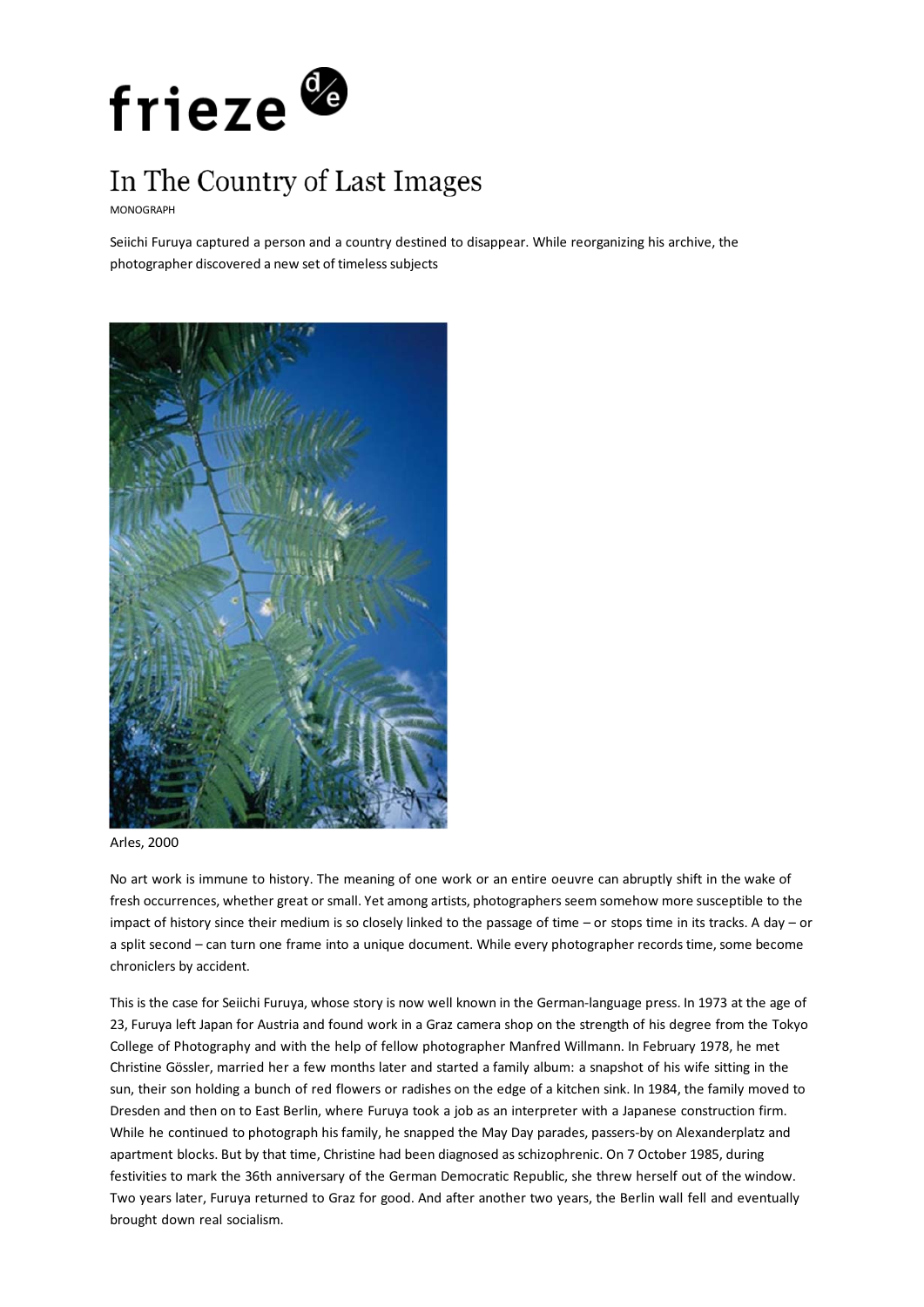

East Berlin, 1987

The chance concurrence of these events – a private loss and a very public collapse – not only made Furuya into an accidental chronicler but also produced a strange fusion between an individual history and a collective one. However visual, the photographs he took in the GDR attest to a double disappearance, a permanent erasure. Sometimes, his wife's vacant stare seems to mimic the sparse East Berlin street scenes; the slogan 'Der Sozialismus siegt' (Socialism Is Winning) looks not only deceptive but also melancholic. Yet many photographs are strikingly vibrant documents of everyday life under real socialism – young women adjusting their bathing suits, dancers in a cabaret, garbage men at work – often reproduced in the rich, saturated colours that tend to be missing from snapshots of East Germany. As a foreigner, Furuya was permitted to travel to West Berlin, where he could stock up on colour film and have his rolls developed. As an amateur photographer in the emphatic sense, he ended up creating a private diaristic archive: akin to things you might scribble in a notebook, yet somehow more persistant than the type of snapshots we now take with our mobile phones.



Guessing, 1979

However intimate, Furuya's work is not quite individual. It is almost impossible to identify his photographs on the basis of recurring formal elements such as graininess, camera angles, lighting or poses. He is not concerned with taking the ultimate picture: technically perfect and aesthetically seductive. Instead, he devotes himself to sequencing, compiling and reconstructing his oeuvre. If he used to take pictures of his wife and their surroundings, he now evokes this past by constantly reordering his archive, by producing new combinations of personal and world history. The title of his exhibition at the Museum für Fotografie in Braunschweig – Hätte Wenn Warum (Would Have If Why, 2012) – expressesthe idea of time as a conditional state, while the exhibition itself demonstrated that his art is one of recomposition. His main themes were spread across three rooms: one devoted to his wife, one to images of East Germany and one to his publications. Visitors were greeted by two pictures on separate freestanding wooden panels outside the museum. The first – taken in Dresden in 1984 – shows a paddle steamer with Kim Il Sung on board during a visit to East Germany, although Kim himself cannot be seen; only the North Korean flag on the ship tells us something about its unusual passenger. The other picture – taken on 12 June 1987 on East Berlin's grand boulevard Unter den Linden – shows people trying to listen to Ronald Reagan's speech on the West Berlin side of the Brandenburg Gate when Reagan called for the wall to be torn down. Here, too, as in many of Furuya's pictures, the subject remains outside the frame. His visions and colours may appear optimistic when seen in isolation, but the moments often bear the weight of world history.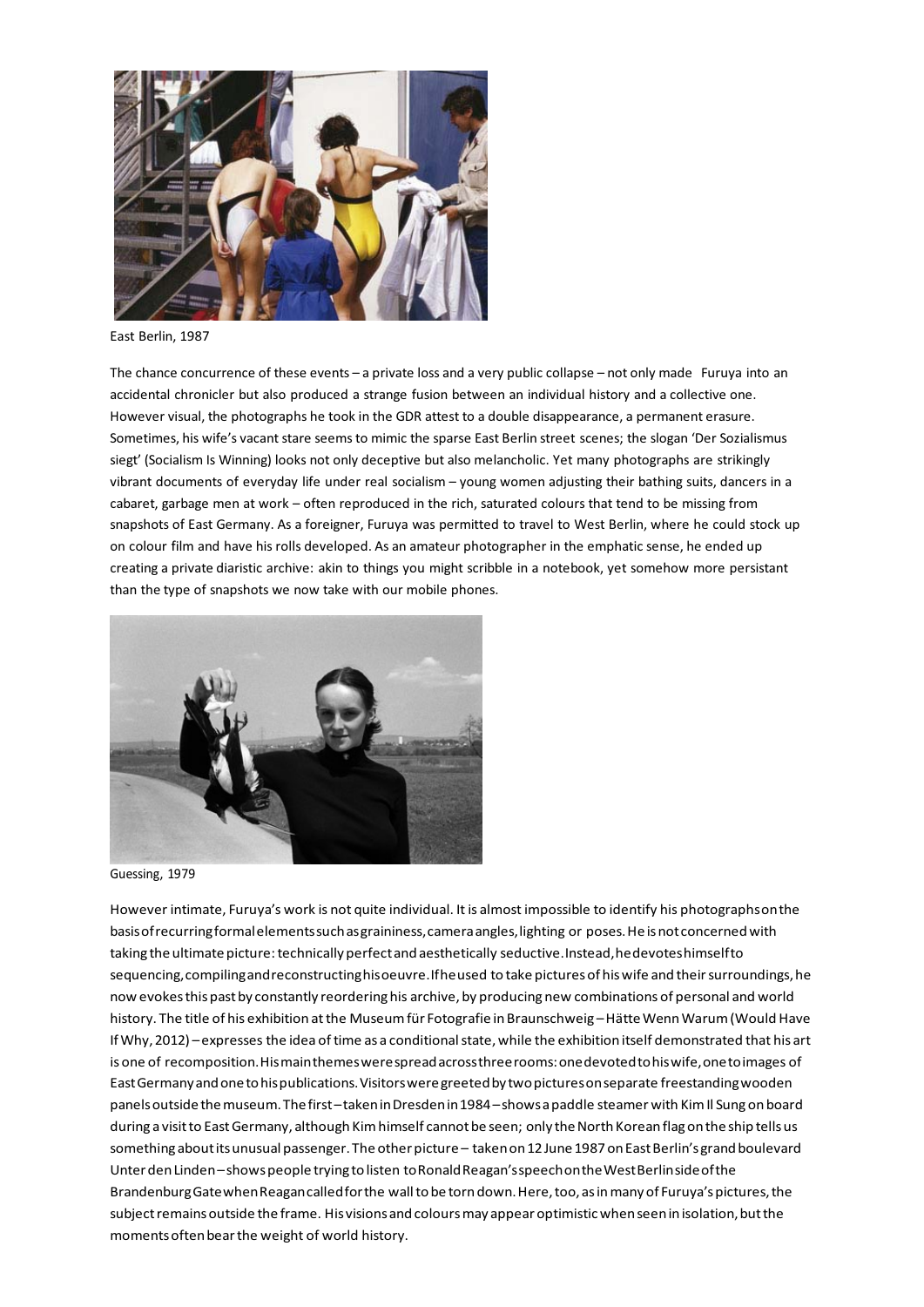

Dresden, 1984

When asked what interests him more – a single photograph, an exhibition or a book of pictures – Furuya does not hesitate: 'The book'. For his generation, publishing pictures in books was a way to disseminate them more widely and democratically. In contrast to the limited print run of one photograph, a book of them can be endlessly reproduced without decreasing the market value of each shot. Moreover, the book format – with a definite beginning, end and sequence which can be read forwards or backwards – opened up new possibilities for telling stories. Nobuyoshi Araki, who was born a decade before Furuya, has called his numerous books 'monogatari', which can be translated as account or tale. Furuya is his own publisher and designer and takes a literary approach to his books, which now number a dozen, the first dating from 1981. In 1989, he published the first of five books featuring photographs of his late wife, but they all bear the same title: the French word Mémoires, a plural that mixes personal and collective histories in a foreign tongue. Even after almost 40 years in Austria, Furuya remains very much a Japanese photographer, influenced by the experimental book production that was so widespread in Japan in the 1960s and '70s, where traditional bookbinding mixed with the quick, easy and cheap technology of photocopying and where magazines let text take a back seat to photographic images and reportage. Given his knowledge of this practice, one can understand why he co-founded Camera Austria, one of Europe's first photography magazines, after he returned to Graz. Or why he organized the first exhibitions of works by other Japanese photographers, like Daido Moriyama, in Europe.



Czechoslovakia (Vienna – Dresden), May 19, 1984

The tactile elements of analogue photography play as significant a role in Furuya's work as selecting, mounting and combining images, whether for publication, exhibition or both. Although the artist uses digital photography today and maintains a blog (ausdenfugen.blogspot.de), he continues to take analogue photographs and values the classic film negative as a physical object, something that can be touched, something that lasts, even before it is taken out of the camera and developed. The 24 or 36 pictures on a single roll can all be shot within a few minutes, over a year or even twice. He has both deliberately and accidentally re-exposed films – for example the series Venice / East Berlin 1985 (1985), which overlaps pictures of a trip to Venice and images of East Berlin. The error gave this particular roll of film the status of a significant relic, a chronicle of travel through both time and space. He also explores the haptic qualities of the darkroom by taking pictures of pictures. Graz 1987 (1987) shows a sheet of photographic paper